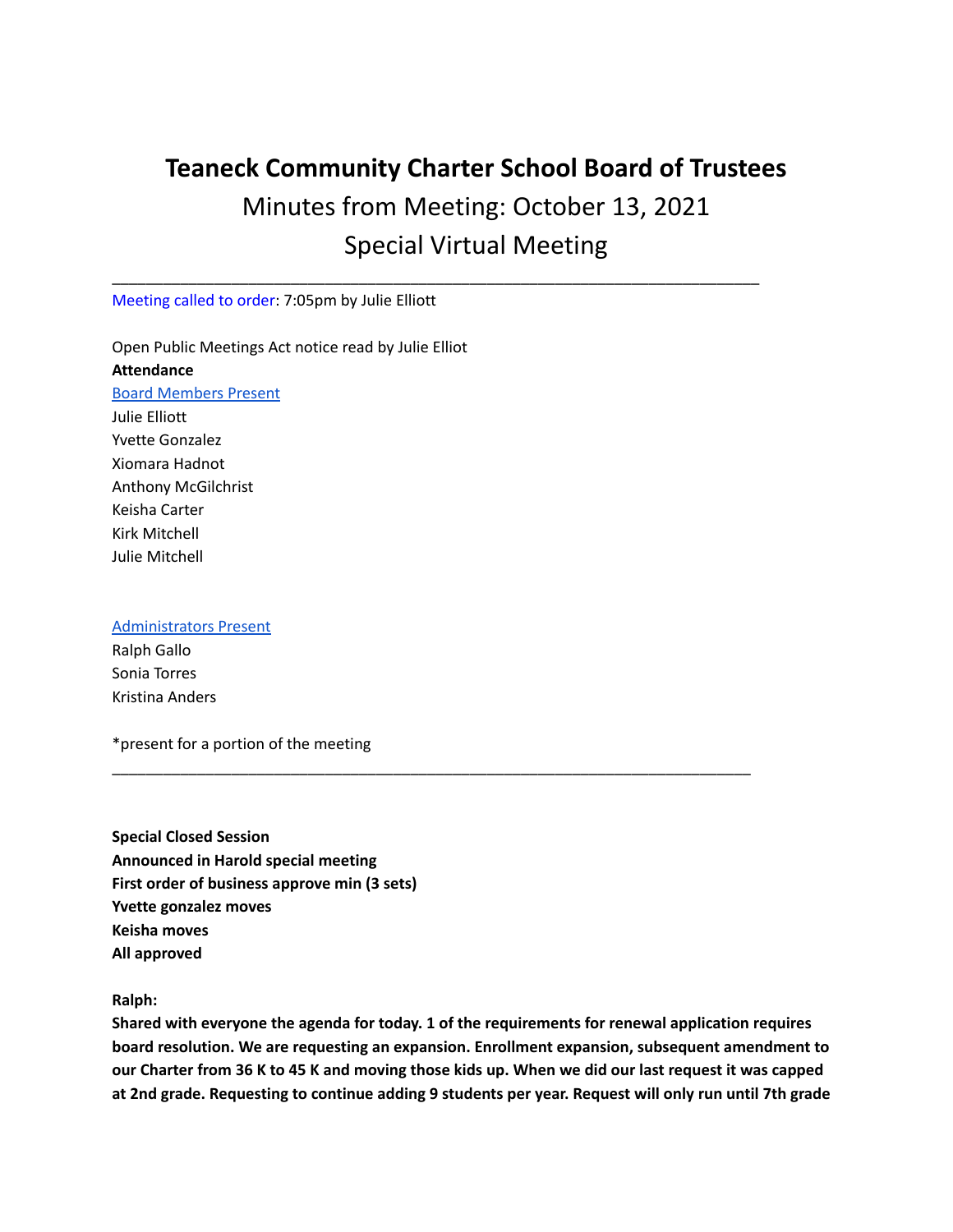because renewal lasts 5 years. So it stops at 8th and then renews again. We aren't adding grade levels, **just additional 9 students per year and following through what we started 4 years ago. Julie [Elliott](mailto:jelliott@tccsnj.org) question: Some controversy about the lottery. [Ralph](mailto:rgallo@tccsnj.org) Gallo answereD: This isn't part of our Charter. It's officially part of our requirements. We run a waiting lottery with preference to economically disadvantaged families. Has worked really well with our online lottery system. Has** worked out in our favor to increase opportunities for us and the families. It will be reflected in the **application. They ask about our admission processes but won't change. Julie [Mitchell](mailto:jmitchell@tccsnj.org) question: If i understand it's business as usual just asking for adding more kids per grade. Ralph Gallo: Yes, just allowing the kids to continue to the other grades. Just continuing it but we need a former board resolution because it's renewal season and that's how it works. If nothing else I will let you Julie talk about Board Goal.**

Julie Elliott: Took first stab at what we used last time and updated a bit. A lot of it is the same. #1 goal **is student achievement. Basically what we have used in the past. For when the teachers come in and** give us the statistics: Adam, Ms Gail. Usually we get a report in Sept. This year we didn't do it and so I added it. In November we will get that report from Start Strong. That is the only specific change on the **goals.**

I put the last one in because it was pre-covid. I added that we as a board are providing the necessary **support to the administration and students in and when they have to quarantine. Goal #2: After the** Charter we have to come up with a 5 year strategic plan. They run a series of workshops within our **community to gage where we are now and strengths and weaknesses. I put that because it's specific and measurable.**

Goal 3 in the past we have wanted to support PD - for the moment it's still an important goal. Historically we have had 3 goals and we can sit together to pair it down. We as a Board haven't **communicated as effectively with the community, the # The attendees to meetings reflect that. One of our goals this year is to improve how we communicate to the community, i.e. parents. I propose we** submit this to the Charter renewal as a DRAFT with an asterisk that we are in the process of scheduling **our retreat. Before we do that I wanted to see if you have any comments.**

**Xiomara are we utilizing our self evaluation data? JE: Yes. Seems what ppl have identified as issues** now seems a bit less relevant. I added that note to the student achievement to add more technology. Xiomara: Will that be available to us to review together? JE: Yes. JM: Is it worth adding some language in adding health and safety to the student body. JE: Yes, I think so. The things I identified as an issue, a **teacher mentioned they wanted more consistency and disciplinary issues. I think Health and SAfety is** a District goal RG: TY for bringing that up. That is covered in SAL but it's not a board goal at the moment. We will report on it at the end of the year. It's more of a District goal. JM: Good as long as it's **a goal. JE: Support the administration in efforts to maintain health and safety.**

It's due on Friday. We aren't approving it tonight - just please review and send me any comments by **12p on Thursday, 10/14/21. We will sit down as a board to discuss this at much greater length.** Ralph - once you get any feedback please update the document i sent to you and i'll send it to the Charter by Friday 2pm. Get it there by tomorrow night. Keisha question: we are submitting this as a **preliminary or just make changes for ourselves RG: This stays with application and knows that during** the retreat this may be fine tuned and goes on record that this was discussed with potential that it